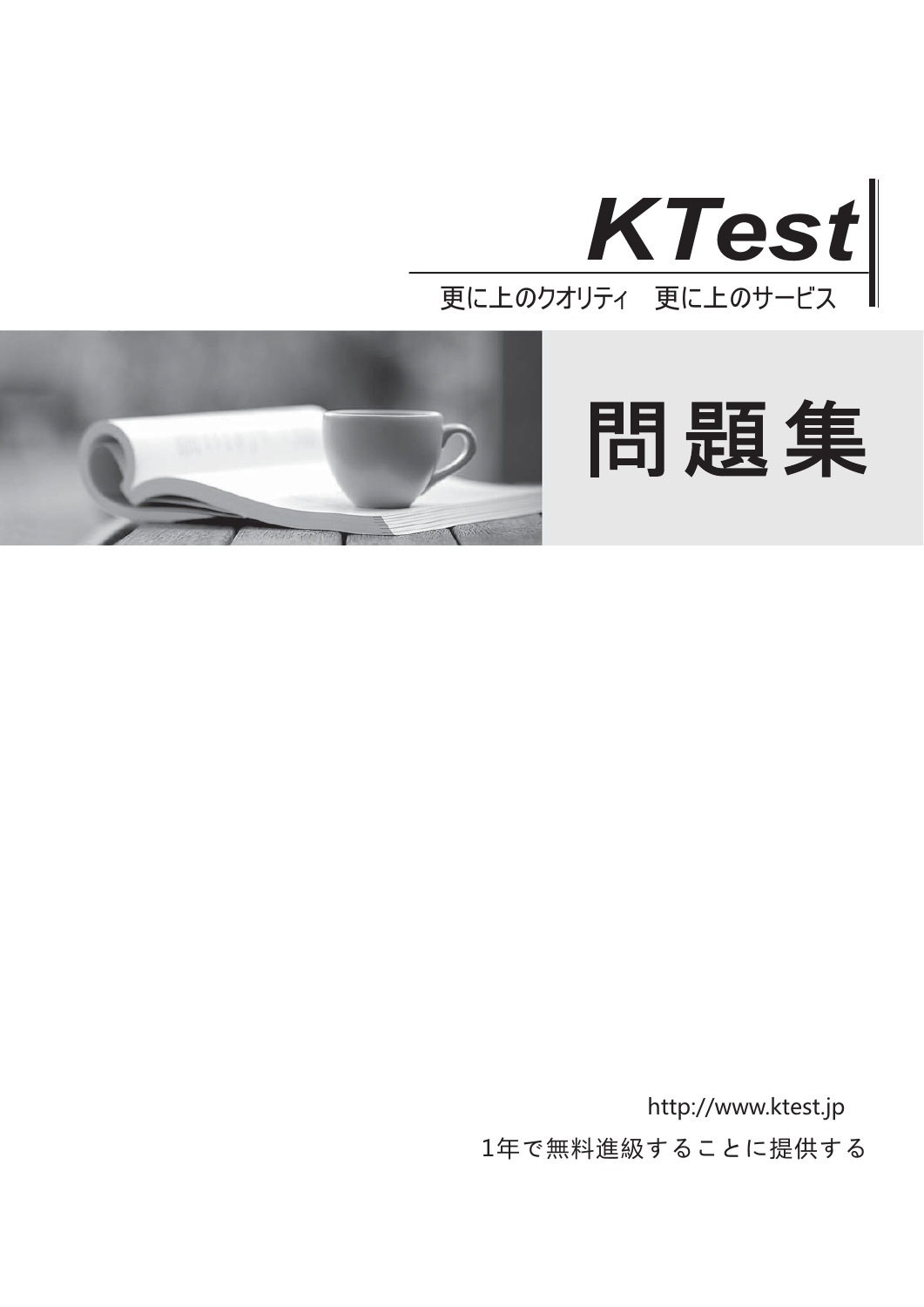# **Exam** : **5V0-31.19**

## **Title** : VMware Cloud on AWS Management

# **Version** : DEMO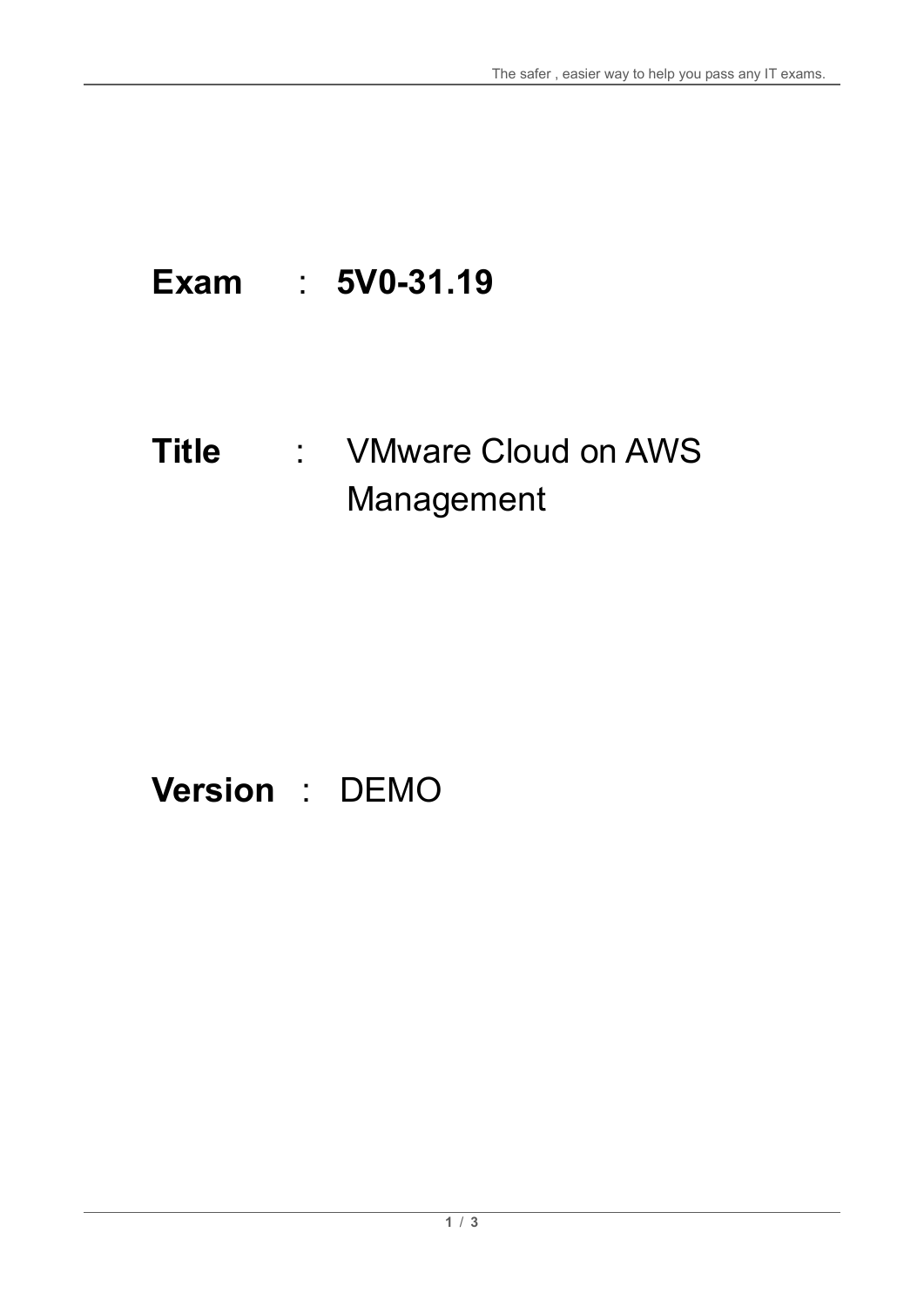1.Which mode enables sharing tags and tag categories between an on-premises vSphere environment and a VMware Cloud on AWS SDDC?

- A. vCenter Linked Mode
- B. Hybrid Linked Mode
- C. vCenter Embedded Linked Mode
- D. Enhanced Linked Mode
- **Answer:** B

#### **Explanation:**

Reference: https://docs.vmware.com/en/VMware-Cloud-on-AWS/services/vmc-aws-manage-datacenter.pdf page 13

2.An administrator wants to enable a VMware Cloud on AWS SDDC to interoperate with an on-premises SDDC.

How this is achieved?

A. Use the SDDC console to configure the IPSEC VPN connection between the VMware Cloud on AWS and on-premises vSphere SDDC.

B. Specify the static IP address of the on-premises SDDC when initially requesting a new VMware Cloud on AWS SDDC.

C. Use the AWS management Console to configure the connection between the VMware Cloud on AWS and on-premises vSphere SDDC.

D. Specify the fully qualified domain name (FQDN) of the on-premises SDDC when initially requesting a new VMware Cloud on AWS SDDC.

#### **Answer:** C

#### **Explanation:**

Set up a VPN connection between your on-premises data center and your SDDC. See "Configuring VPNs and Gateways" in Getting Started With VMware Cloud on AWS Reference:

https://docs.vmware.com/en/VMware-Cloud-on-AWS/services/vmc-aws-operations.pdf

3.What is a benefit of using VMware Cloud on AWS for the deployment of VMware Horizon?

A. VMware Horizon licensing charges are included in cost of using VMware Cloud on AWS.

B. Customers are relieved of the responsibilities for managing their VMware Horizon Connection Server.

C. An entire VMware SDDC can be deployed in under a few hours.

D. Customers have control of the infrastructure underlying their instance of VMware Horizon on VMware Cloud on AWS.

#### **Answer:** C

### **Explanation:**

An entire VMware SDDC in under a couple of hours Reference: https://www.vmware.com/products/horizon/horizon-on-vmc-aws.html

4.Which information is required when deploying a new SDDC?

- A. AWS Region
- B. number of clusters
- C. credit card details
- D. instance type